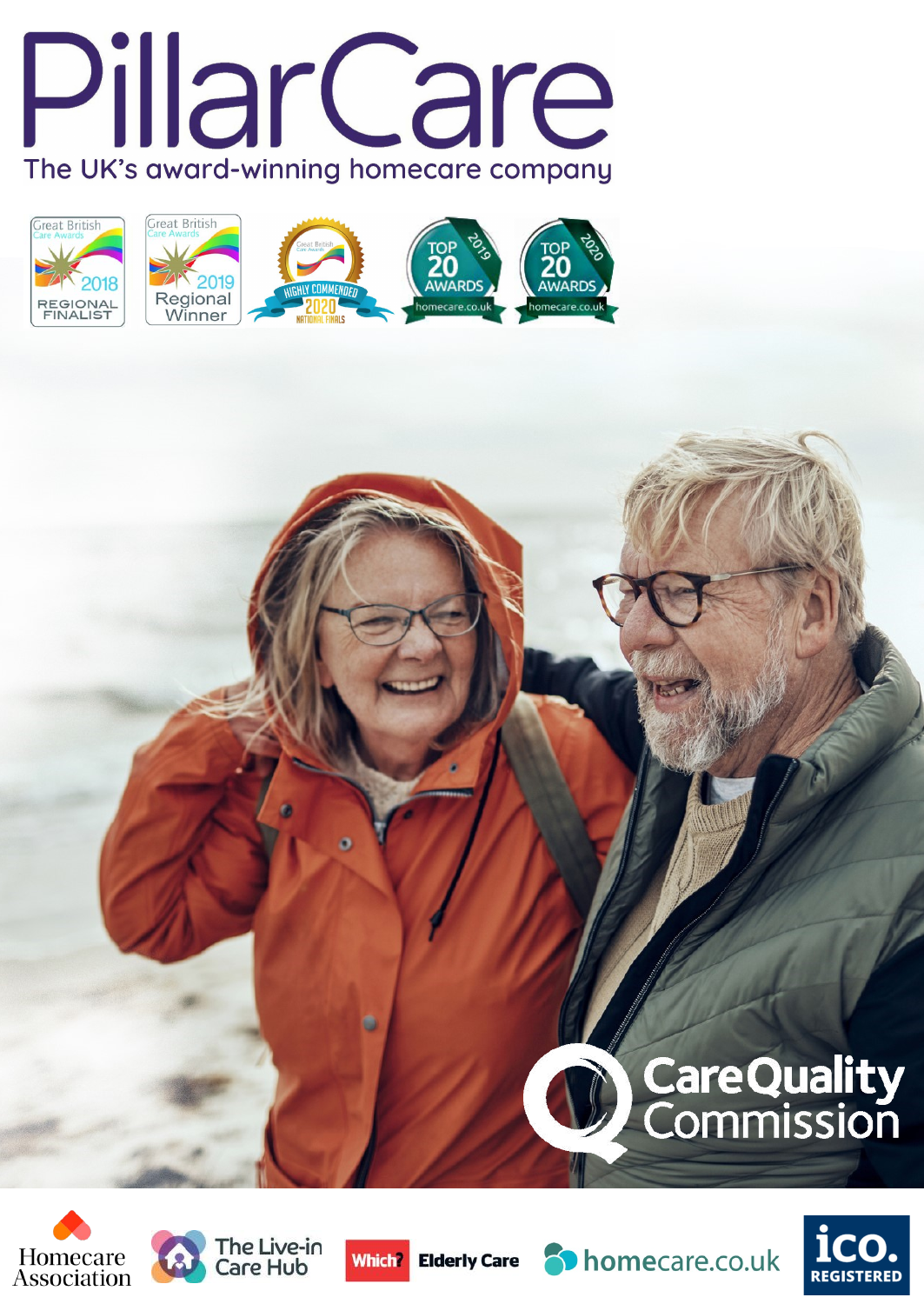**At PillarCare we have been helping people live as independently as possible in their own homes since 1999. We provide professional care services to those living with a broad range of health conditions, complex care needs and learning disabilities throughout London and the UK. We understand having care is a big step and we work with each individual to create affordable, flexible, responsive care.** 

# **Person-centred care**

**Knowing we are making a positive difference to people's lives drives all of us at PillarCare. We are committed to delivering the highest standards of care without losing a personal connection to those we care for.** 

**Person-centred care means that we work with each individual, encouraging full participation in delivering the right care for you.**

**And unlike some other agencies, we stay in touch. Our friendly, experienced care managers are on call 24 hours a day, 365 days a year; always there for you when you need us.** 

## **For your protection**

**We all deserve to feel safe, especially at home. We place great importance in the security, confidentiality and reliability of our management team and care staff, and ensure we are all trained in dataprotection prior to entering your home.**

**When selecting our carers, we employ an extensive pre-screening and interview process, which includes comprehensive reference checks and a criminal record check at enhanced disclosure level(DBS).** 

**Many of our carers are also qualified nurses or medical staff, and all of them have at least 2 years' professional care experience prior to joining us.**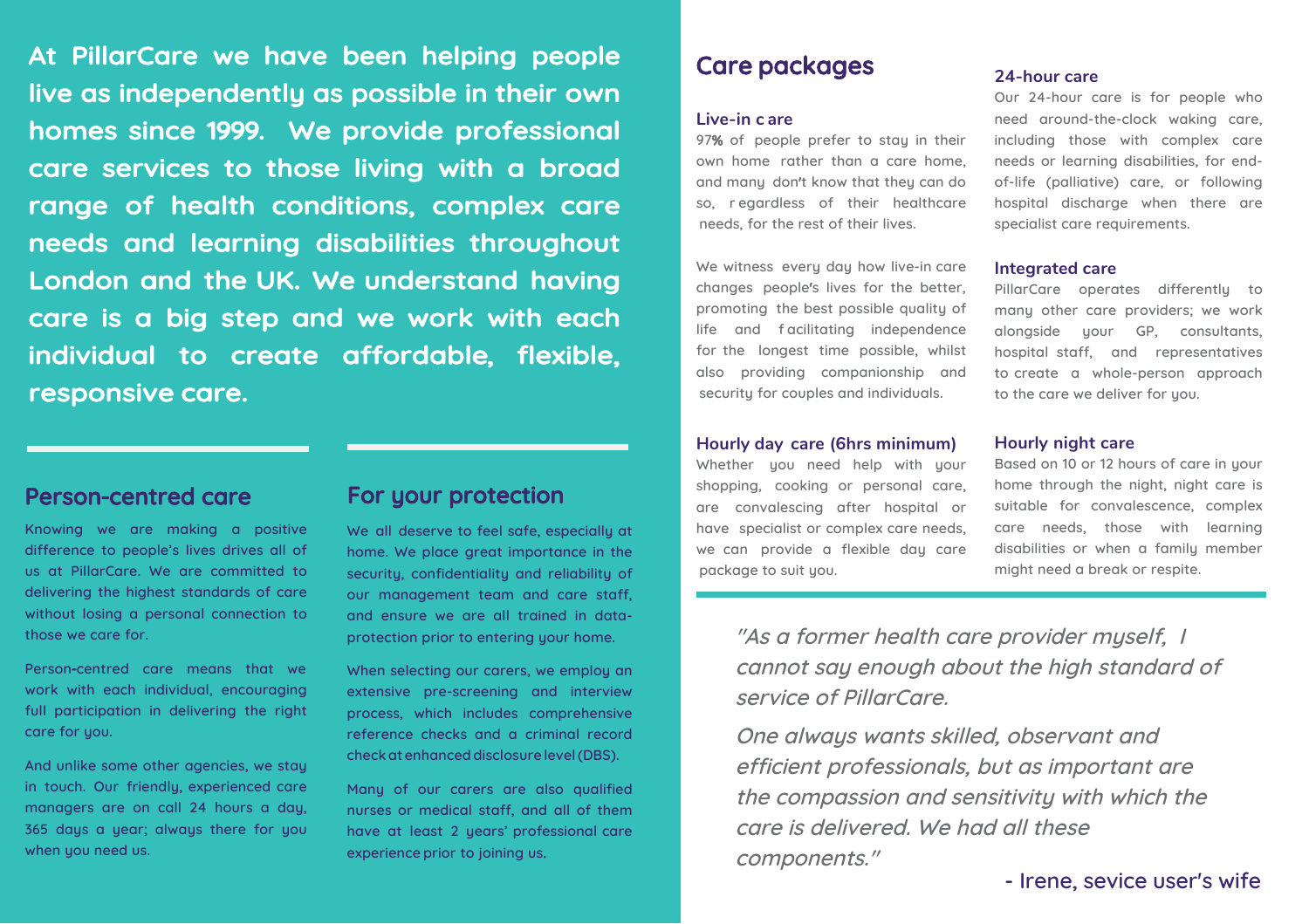# **Care packages**

#### **Live-in care**

**97% of people prefer to stay in their own home rather than a care home, and many don't know that they can do so, regardless of their healthcare needs, for the rest of their lives.** 

**We witness every day how live-in care changes people's lives for the better, promoting the best possible quality of life and facilitating independence for the longest time possible, whilst also providing companionship and security for couples and individuals.**

## **Hourly day care (6hrs minimum)**

**Whether you need help with your shopping, cooking or personal care, are convalescing after hospital or have specialist or complex care needs, we can provide a flexible day care package to suit you.**

### **24-hour care**

**Our 24-hour care is for people who need around-the-clock waking care, including those with complex care needs or learning disabilities, for endof-life (palliative) care, or following hospital discharge when there are specialist care requirements.**

#### **Integrated care**

**PillarCare operates differently to many other care providers; we work alongside your GP, consultants, hospital staff, and representatives to create a whole-person approach** to the care we deliver for you.

### **Hourly night care**

**Based on 10 or 12 hours of care in your home through the night, night care is suitable for convalescence, complex care needs, those with learning disabilities or when a family member might need a break or respite.**

**"As a former health care provider myself, I cannot say enough about the high standard of service of PillarCare.** 

**One always wants skilled, observant and efficient professionals, but as important are the compassion and sensitivity with which the care is delivered. We had all these components."**

**- Irene, sevice user's wife**